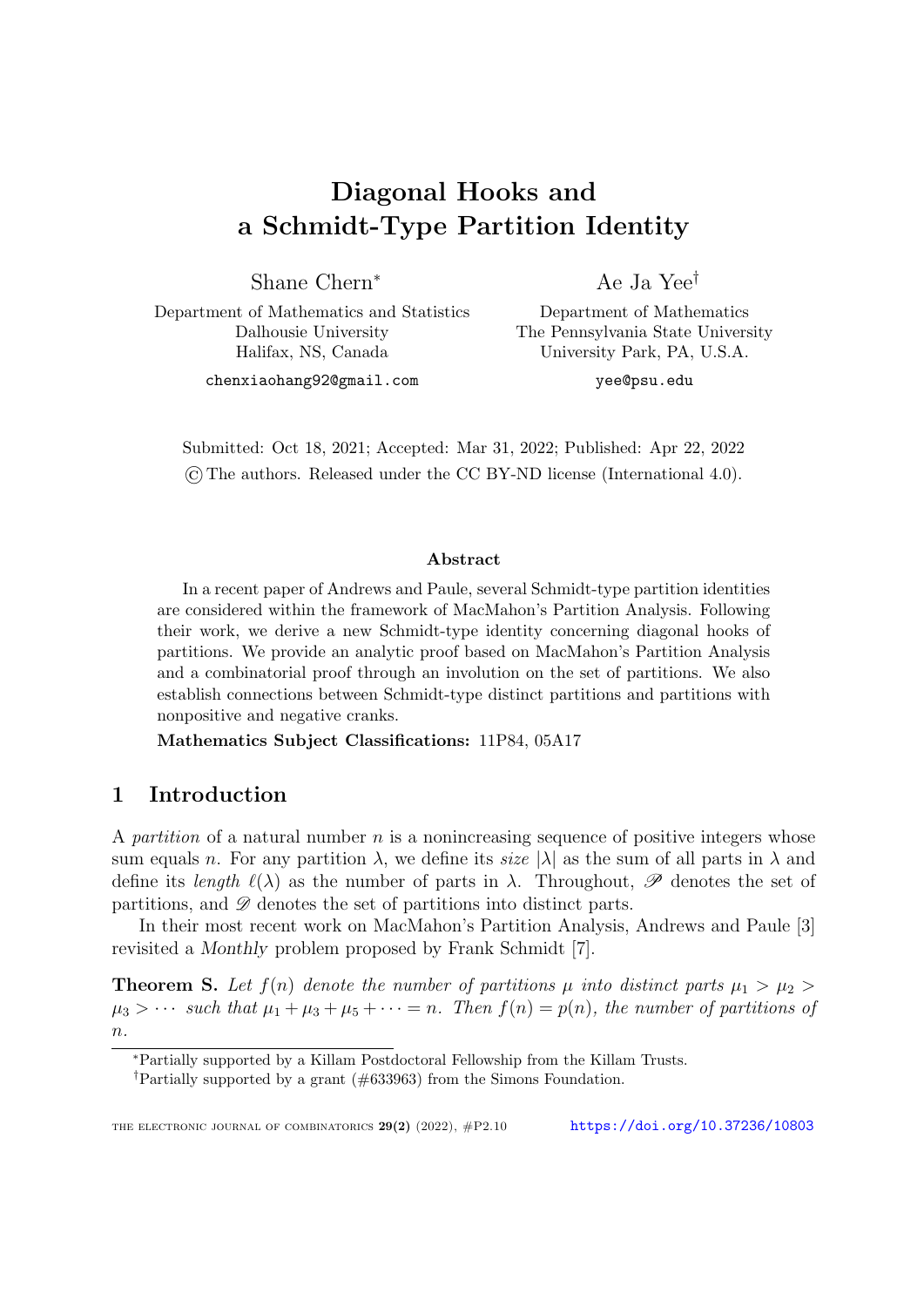The published solution of Theorem [S](#page-0-0) is due to Peter Mork [\[6\]](#page-13-1), and it is combinatorial, relying on a bijection concerning diagonal hooks of partitions. Graham Lord also found the same bijection without hooks involved; see the *Editorial comment* in  $[6]$ .

Andrews and Paule observed that Theorem [S,](#page-0-0) and other identities sharing the same nature, can be well fit into the framework of MacMahon's Partition Analysis. One example is as follows.

<span id="page-1-0"></span>**Theorem A–P.** Let  $g(n)$  denote the number of partitions  $\mu$  into parts  $\mu_1 \geq \mu_2 \geq \mu_3 \geq \cdots$ such that  $\mu_1 + \mu_3 + \mu_5 + \cdots = n$ . Then  $g(n) = p_2(n)$ , the number of partitions of n into two colors.

In Theorem [S](#page-0-0) and Theorem [A–P,](#page-1-0) the main ingredients are partitions with the sum of odd-indexed parts equal to n. A natural variant is to replace the odd-indexed parts with other odd-indexed statistics of partitions.

The object of our paper follows along these lines, focusing on odd-indexed diagonal hooks.

**Definition 1** (Durfee square). The *Durfee square* of a partition  $\lambda$  is the largest square that fits inside the Ferrers diagram of  $\lambda$ . We denote by  $D(\lambda)$  the length of the Durfee square of  $\lambda$ .

**Definition 2** (Diagonal hook lengths). Let  $\lambda$  be an integer partition with Durfee square of length  $D(\lambda)$ . For  $1 \leq i \leq D(\lambda)$ , we denote by  $\Gamma_i(\lambda)$  the hook length of the *i*-th diagonal entry of the Durfee square of  $\lambda$ , ordering from top-left to bottom-right. These  $\Gamma_i(\lambda)$ 's are called the *diagonal hook lengths* of  $\lambda$ . For example, the partition  $\lambda = 4 + 4 + 3 + 3 + 2 + 1$ with  $D(\lambda) = 3$  has diagonal hook lengths  $\Gamma_1(\lambda) = 9$ ,  $\Gamma_2(\lambda) = 6$  and  $\Gamma_3(\lambda) = 2$ ; see Figure [1.](#page-1-1)

| 9 |                  |                |  |
|---|------------------|----------------|--|
|   | $\boldsymbol{6}$ |                |  |
|   |                  | $\overline{2}$ |  |
|   |                  |                |  |
|   |                  |                |  |
|   |                  |                |  |

Figure 1: Diagonal hook lengths of  $4+4+3+3+2+1$ .

<span id="page-1-1"></span>Our main result is stated as follows.

<span id="page-1-2"></span>**Theorem 3.** Let  $\gamma_e(n)$  (resp.  $\gamma_o(n)$ ) be the number of partitions  $\lambda$  such that its length  $\ell(\lambda)$ and the length  $D(\lambda)$  of its Durfee square has the same parity (resp. different parities) and such that the diagonal hook lengths satisfy  $(\Gamma_1(\lambda)+1) + (\Gamma_3(\lambda)+1) + (\Gamma_5(\lambda)+1) + \cdots = n$ . Then,  $\gamma_e(n) - \gamma_o(n)$  equals the number of partitions of n into even parts. In particular,  $\gamma_e(2n+1) = \gamma_o(2n+1).$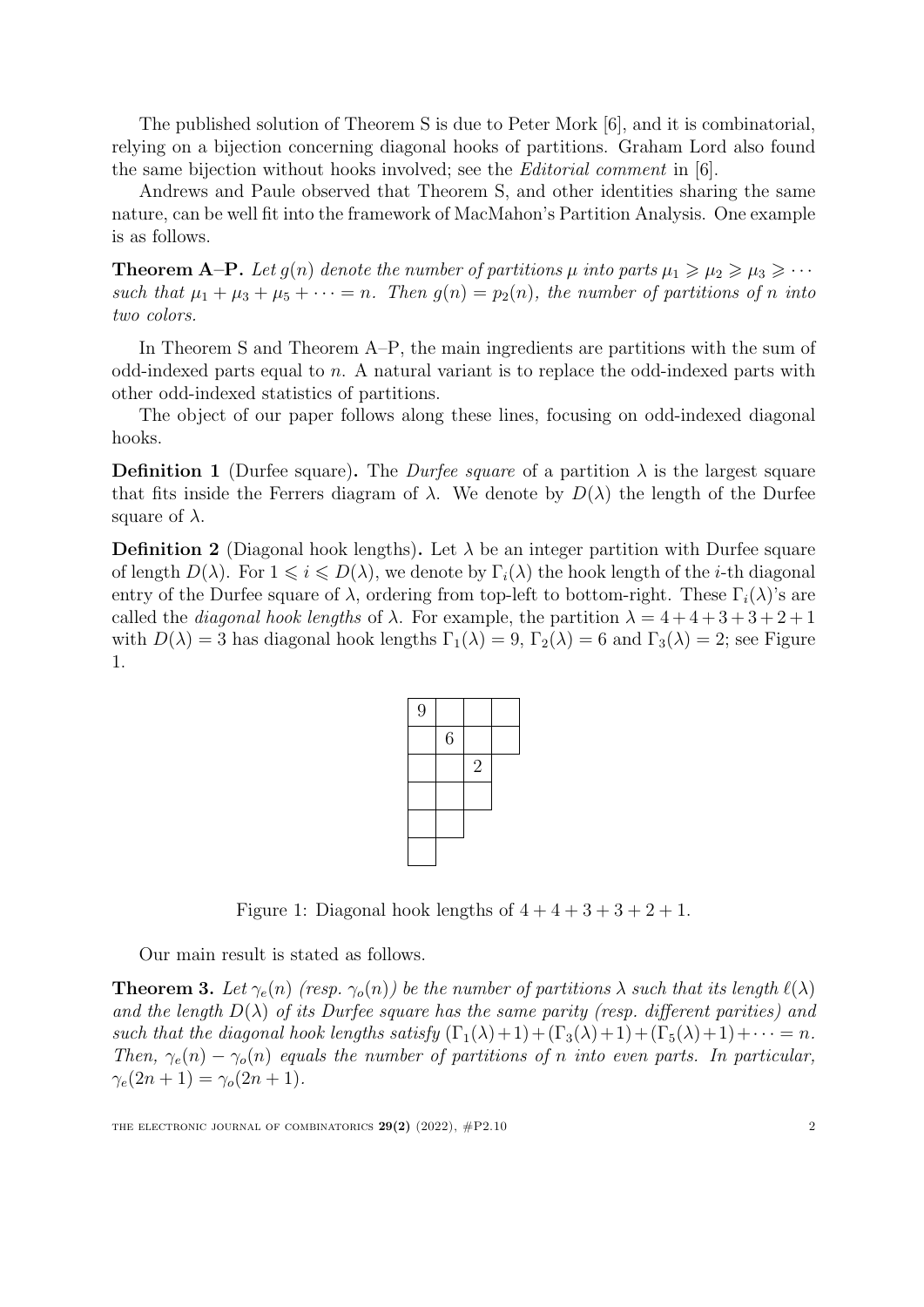**Example 4.** The partitions counted by  $\gamma_e(4)$  are 3,  $1+1+1$  and  $2+2$ , and the partition counted by  $\gamma_o(4)$  is  $2 + 1$ ; see Figure [2.](#page-2-0) Then  $\gamma_e(4) - \gamma_o(4) = 3 - 1 = 2$ . On the other hand, 4 has two partitions into even parts: 4 and  $2 + 2$ .



Figure 2: Partitions counted by  $\gamma_e(4)$  and  $\gamma_o(4)$ .

<span id="page-2-0"></span>This paper is organized as follows. We first prove Theorem [3](#page-1-2) in Section [2](#page-2-1) with MacMahon's Partition Analysis applied to compute related generating functions. Then in Section [3,](#page-5-0) we construct an involution on the set of partitions which leads to a combinatorial proof of Theorem [3.](#page-1-2) Finally, in Section [4,](#page-9-0) we give a variant of Mork's bijection that builds connections between Schmidt-type distinct partitions and partitions with nonpositive and negative cranks.

## <span id="page-2-1"></span>2 MacMahon's Partition Analysis

#### 2.1 An identity from MacMahon's Partition Analysis

The main ingredient we require from MacMahon's Partition Analysis is the following result due to Andrews and Paule [\[3,](#page-12-0) Lemma 3.1]:

<span id="page-2-3"></span>Lemma 5. For any nonnegative integers a and b,

$$
\sum_{\substack{j_1,j_2,\dots,j_m\geqslant a\\j_1-j_2\geqslant b\\j_2-j_3\geqslant b\\j_{m-1}-j_m\geqslant b}} x_1^{j_1} x_2^{j_2} \cdots x_m^{j_m} = \frac{x_1^b (x_1 x_2)^b \cdots (x_1 x_2 \cdots x_{m-1})^b (x_1 x_2 \cdots x_m)^a}{(1-x_1)(1-x_1 x_2) \cdots (1-x_1 x_2 \cdots x_m)}.
$$
\n(1)

Recall that the MacMahon operator  $\Omega_{\geq}$  is defined by

<span id="page-2-2"></span>
$$
\Omega \sum_{s_1 = -\infty}^{\infty} \cdots \sum_{s_r = -\infty}^{\infty} A_{s_1, \ldots, s_r} \lambda_1^{s_1} \cdots \lambda_r^{s_r} := \sum_{s_1 = 0}^{\infty} \cdots \sum_{s_r = 0}^{\infty} A_{s_1, \ldots, s_r},
$$

where the functions  $A_{s_1,\dots,s_r}$  in several complex variables are rational over  $\mathbb C$  and the  $\lambda_i$ are restricted to a neighborhood of the circle  $|\lambda_i| = 1$ . Furthermore, we require that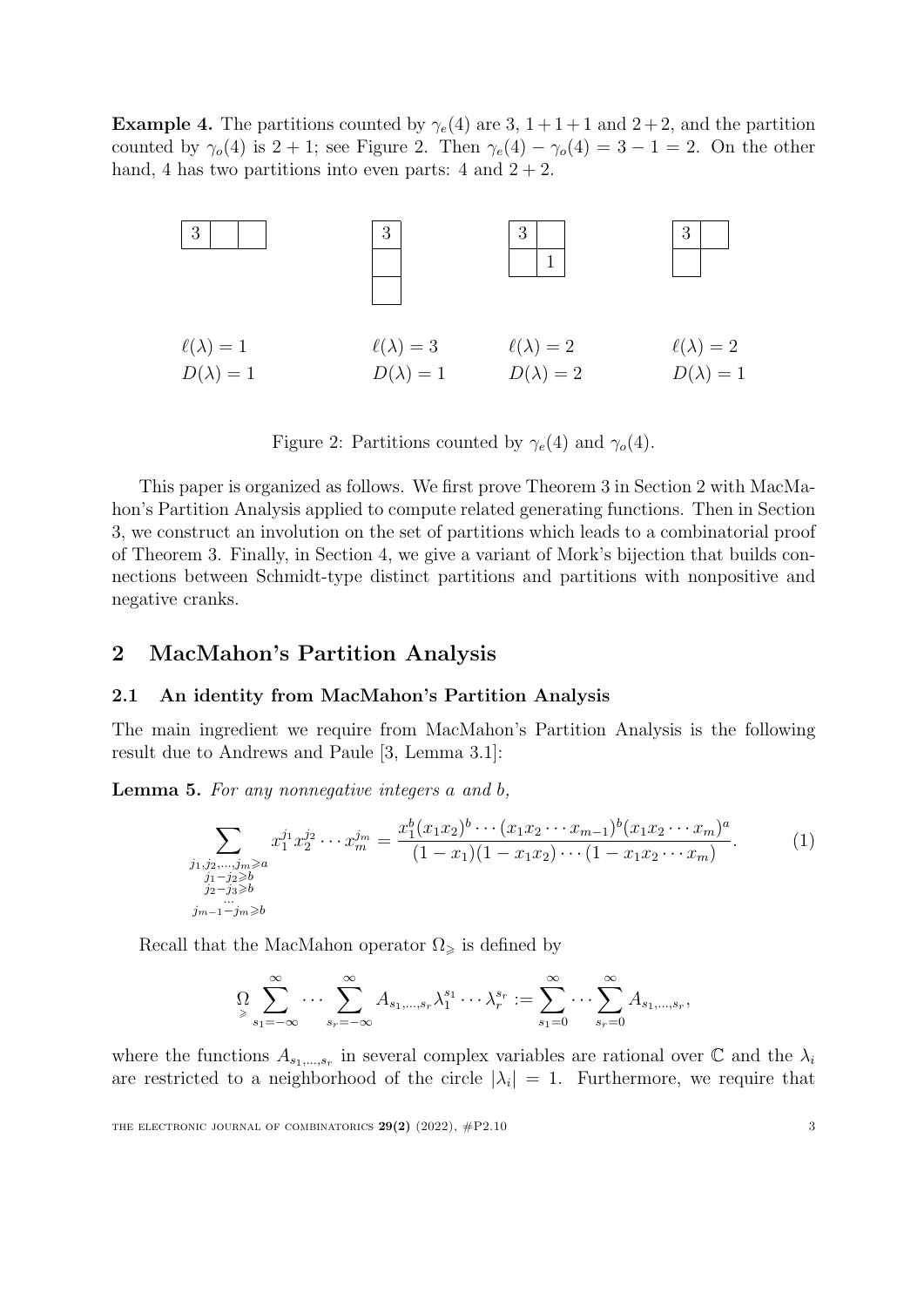the  $A_{s_1,\,\dots,s_r}$  are such that any of the series involved are absolutely convergent within the domain of definition of  $A_{s_1,\ldots,s_r}$ . Now, the left hand side of [\(1\)](#page-2-2) can be written as

$$
\sum_{j_1,...,j_m \geq 0} x_1^{j_1} x_2^{j_2} \cdots x_m^{j_m} \lambda_1^{j_1-j_2-b} \lambda_2^{j_2-j_3-b} \cdots \lambda_{m-1}^{j_{m-1}-j_m-b} \lambda_m^{j_{m}-a}.
$$

Then, as shown by Andrews and Paule, Lemma [5](#page-2-3) follows by induction on m.

From a combinatorial perspective, Lemma [5](#page-2-3) can be interpreted as follows. First, the left hand side of [\(1\)](#page-2-2) can be treated as the generating function for colored partitions of the form  $j_1 + j_2 + \cdots + j_m$  where  $j_1, j_2, \ldots, j_m \geq a$  and  $j_i - j_{i+1} \geq b$  for  $1 \leq i \leq m - 1$ . Here, we color  $j_1$  by  $x_1$ ,  $j_2$  by  $x_2$ , ..., and  $j_m$  by  $x_m$ .

Now, we subtract a from  $j_m$ ,  $a + b$  from  $j_{m-1}$ , ..., and  $a + (m-1)b$  from  $j_1$ . Then the subtracted numbers are counted by

$$
x_1^{a+(m-1)b} x_2^{a+(m-2)b} \cdots x_{m-1}^{a+b} x_m^a,
$$

which gives the numerator on the right hand side of  $(1)$ . Also, after subtracting these numbers, we are left with a partition  $\mu$  with  $\mu_1 \geq \mu_2 \geq \cdots \geq \mu_m \geq 0$  and  $\mu_i$  colored by  $x_i$  for each  $1 \leqslant i \leqslant m$ .

Recall that in the Ferrers diagram of a partition, each part of size s is represented as a row of s nodes. Now, we color the first node of each row by  $x_1$ , the second node by  $x_2$ , and so on. Then the part of size s is counted by

$$
x_1x_2\cdots x_s.
$$

As an example, the partition  $5 + 3 + 3 + 3 + 2 + 2 + 1$  $5 + 3 + 3 + 3 + 2 + 2 + 1$  $5 + 3 + 3 + 3 + 2 + 2 + 1$  is represented by Figure 3 with this coloring. Given any partition  $\nu$  with parts at most m (so at most m columns in the Ferrers diagram), if we color it as above, then for each  $1 \leq i \leq m$ , the *i*-th column in the Ferrers diagram of  $\nu$  is colored by  $x_i$ . Taking the conjugate of  $\nu$ , we arrive at a partition with at most  $m$  parts and the *i*-th part colored by  $x_i$ . The gives a one-to-one correspondence with the partitions  $\mu$  in the above. In other words, the partitions  $\mu$  can be generated by

$$
\frac{1}{(1-x_1)(1-x_1x_2)\cdots(1-x_1x_2\cdots x_m)}.
$$

This gives the denominator on the right hand side of [\(1\)](#page-2-2), and therefore, Lemma [5](#page-2-3) holds true.

#### 2.2 Proof of Theorem [3](#page-1-2)

To prove Theorem [3,](#page-1-2) we also need the Frobenius symbol of a partition  $\lambda$ , which is a two-rowed array

$$
\begin{pmatrix} s_1 & s_2 & \cdots & s_m \\ t_1 & t_2 & \cdots & t_m \end{pmatrix}
$$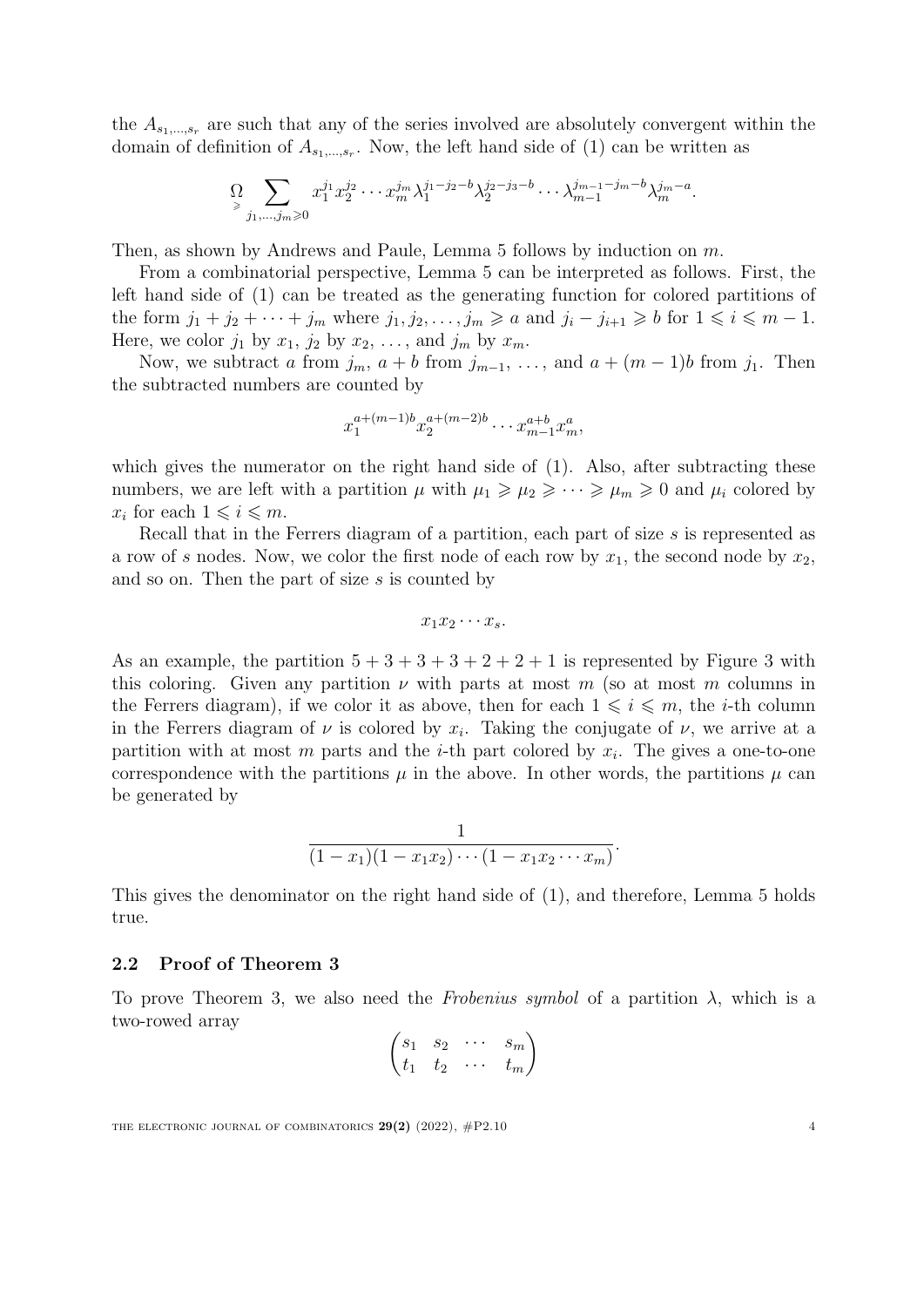| $x_1$              | $x_2$   $x_3$      |       | $x_4$ | $x_5$ |
|--------------------|--------------------|-------|-------|-------|
| $x_1$              | $\boldsymbol{x}_2$ | $x_3$ |       |       |
| $\boldsymbol{x}_1$ | $\boldsymbol{x}_2$ | $x_3$ |       |       |
| $x_1$              | $\boldsymbol{x}_2$ | $x_3$ |       |       |
| $x_1$              | $\boldsymbol{x}_2$ |       |       |       |
| $x_1$              | $\boldsymbol{x}_2$ |       |       |       |
| $x_1$              |                    |       |       |       |

Figure 3: Partition  $5 + 3 + 3 + 3 + 2 + 2 + 1$ .

<span id="page-4-0"></span>with  $s_1 > s_2 > \cdots > s_m \geq 0$  and  $t_1 > t_2 > \cdots > t_m \geq 0$ , where  $s_i$  (resp.  $t_i$ ) counts the number of nodes to the right of (resp. below) the *i*-th diagonal entry of the Durfee square of  $\lambda$  in its Ferrers diagram.

Thus, the partition  $\lambda$  with Frobenius symbol above has

$$
|\lambda| = \sum_{1 \le i \le m} s_i + \sum_{1 \le i \le m} t_i + m.
$$

We also have

$$
\ell(\lambda) = t_1 + 1, \qquad D(\lambda) = m
$$

and for  $1 \leq i \leq m$ ,

$$
\Gamma_i(\lambda) = s_i + t_i + 1.
$$

Notice that our desired result is equivalent to

$$
\sum_{\lambda \in \mathcal{P}} (-1)^{\ell(\lambda) + D(\lambda)} q^{(\Gamma_1(\lambda) + 1) + (\Gamma_3(\lambda) + 1) + (\Gamma_5(\lambda) + 1) + \cdots} = \frac{1}{(q^2; q^2)_{\infty}},
$$
\n(2)

<span id="page-4-1"></span>).

where the q-Pochhammer symbol is defined for  $n \in \mathbb{N} \cup \{\infty\}$  by

$$
(A;q)_n := \prod_{k=0}^{n-1} (1 - Aq^k)
$$

In terms of the Frobenius symbol, it is also equivalent to show

$$
1 + \sum_{\substack{m \geq 1 \\ s_1 > s_2 > \dots > s_m \geq 0 \\ t_1 > t_2 > \dots > t_m \geq 0}} (-1)^{t_1 + m + 1} q^{(s_1 + t_1 + 2) + (s_3 + t_3 + 2) + (s_5 + t_5 + 2) + \dots} = \frac{1}{(q^2; q^2)_{\infty}}.
$$
 (3)

Now, in [\(1\)](#page-2-2), we set  $a = 0$ ,  $b = 1$ ,  $x_1 = x_3 = \cdots = q$  and  $x_2 = x_4 = \cdots = 1$ . Then

$$
\sum_{s_1>s_2>\cdots>s_m\geqslant 0} q^{s_1+s_3+s_5+\cdots} = \begin{cases} \frac{q^{k^2}}{(q;q)_k(q;q)_k} & \text{if } m=2k, \\ \frac{q^{k^2-k}}{(q;q)_k(q;q)_{k-1}} & \text{if } m=2k-1. \end{cases}
$$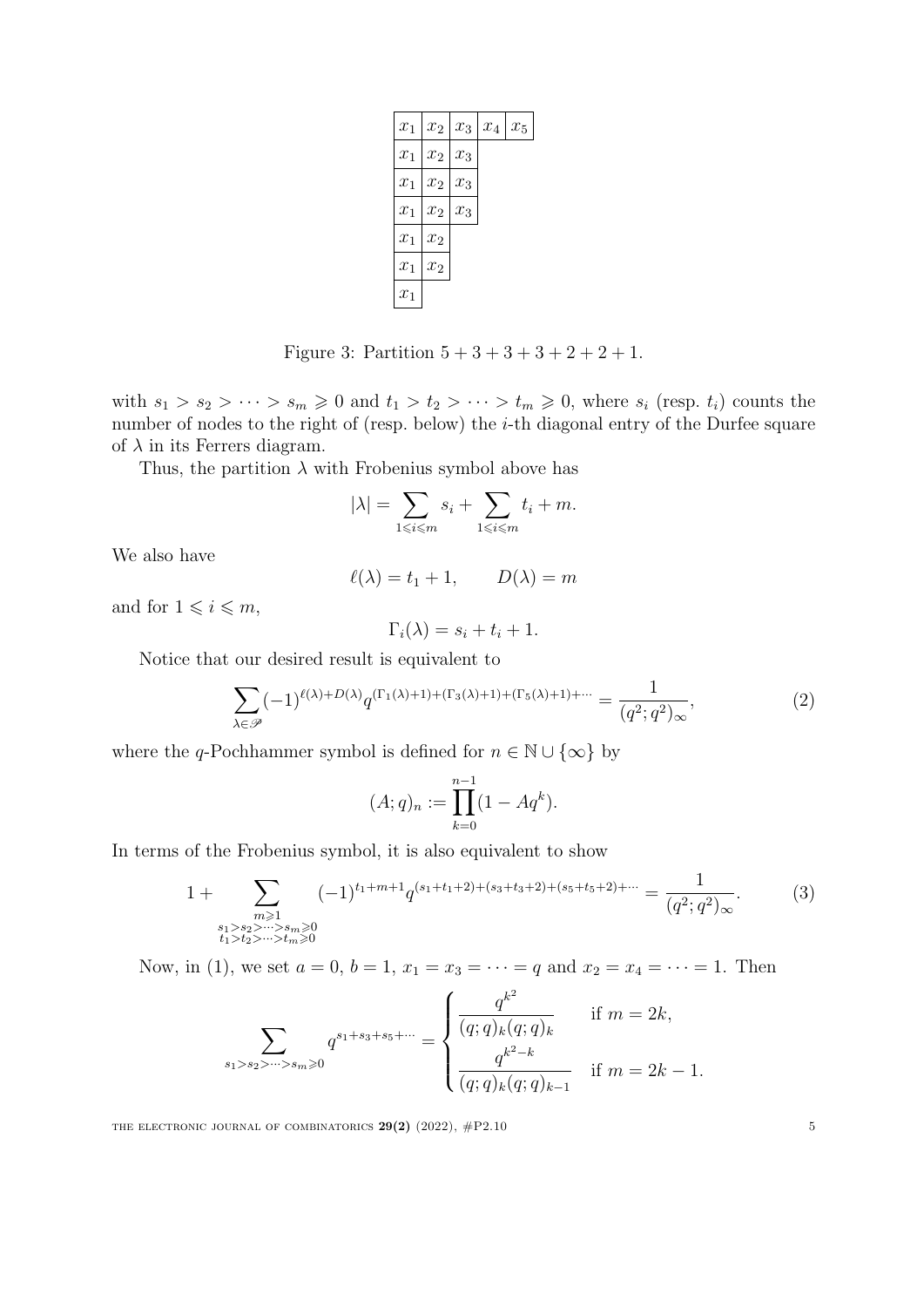On the other hand, if we set  $a = 0$ ,  $b = 1$ ,  $x_1 = -q$ ,  $x_3 = x_5 = \cdots = q$  and  $x_2 = x_4 =$  $\cdots = 1$  in [\(1\)](#page-2-2), then

$$
\sum_{t_1>t_2>\cdots>t_m\geqslant 0}(-1)^{t_1}q^{t_1+t_3+t_5+\cdots}=\begin{cases}\n-\frac{q^{k^2}}{(-q;q)_k(-q;q)_k} & \text{if } m=2k, \\
\frac{q^{k^2-k}}{(-q;q)_k(-q;q)_{k-1}} & \text{if } m=2k-1.\n\end{cases}
$$

Therefore,

$$
\sum_{\substack{s_1>s_2>\cdots>s_m\geq 0\\t_1>t_2>\cdots>t_m\geq 0\\t_1>t_2>\cdots>t_m\geq 0\\t_1>t_2>\cdots>t_m\geq 0}} (-1)^{t_1+m+1} q^{(s_1+t_1+2)+(s_3+t_3+2)+(s_5+t_5+2)+\cdots}
$$
\n
$$
= q^{2\lfloor \frac{m+1}{2} \rfloor} \sum_{\substack{s_1>s_2>\cdots>s_m\geq 0\\s_1+s_3+s_5+\cdots\\t_1>t_2>\cdots>t_m\geq 0}} q^{s_1+s_3+s_5+\cdots} \sum_{t_1>t_2>\cdots>t_m\geq 0} (-1)^{t_1+m+1} q^{t_1+t_3+t_5+\cdots}
$$
\n
$$
= \begin{cases}\n\frac{q^{2k^2+2k}}{(q^2;q^2)_k(q^2;q^2)_k} & \text{if } m=2k,\\
\frac{q^{2k^2}}{(q^2;q^2)_k(q^2;q^2)_{k-1}} & \text{if } m=2k-1.\n\end{cases} (4)
$$

It follows that

<span id="page-5-1"></span>
$$
1 + \sum_{\substack{m \geq 1 \\ i_1 > s_2 > \dots > s_m \geq 0 \\ i_1 > i_2 > \dots > t_m \geq 0}} (-1)^{t_1 + m + 1} q^{(s_1 + t_1 + 2) + (s_3 + t_3 + 2) + (s_5 + t_5 + 2) + \dots}
$$
  
\n
$$
= 1 + \sum_{k \geq 1} \left( \frac{q^{2k^2 + 2k}}{(q^2; q^2)_k (q^2; q^2)_k} + \frac{q^{2k^2}}{(q^2; q^2)_k (q^2; q^2)_{k-1}} \right)
$$
  
\n
$$
= 1 + \sum_{k \geq 1} \frac{q^{2k^2}}{(q^2; q^2)_k (q^2; q^2)_k}
$$
  
\n
$$
= \frac{1}{(q^2; q^2)_{\infty}},
$$

where we use an identity due to Euler  $[1, p. 21, (2.2.9)]$  in the last equality. Now,  $(3)$  is proved, and thus, we arrive at Theorem [3.](#page-1-2)  $\Box$ 

## <span id="page-5-0"></span>3 An involution

Recall Mork's bijection [\[6\]](#page-13-1) between partitions of n and partitions  $\mu$  into distinct parts  $\mu_1 > \mu_2 > \mu_3 > \cdots$  such that  $\mu_1 + \mu_3 + \mu_5 + \cdots = n$ . The same correspondence gives a bijection between partitions of n into even parts and partitions  $\mu$  into distinct even parts  $\mu_1 > \mu_2 > \mu_3 > \cdots$  such that  $\mu_1 + \mu_3 + \mu_5 + \cdots = n$ .

Therefore, to derive a combinatorial proof of Theorem [3,](#page-1-2) it suffices to show the following result.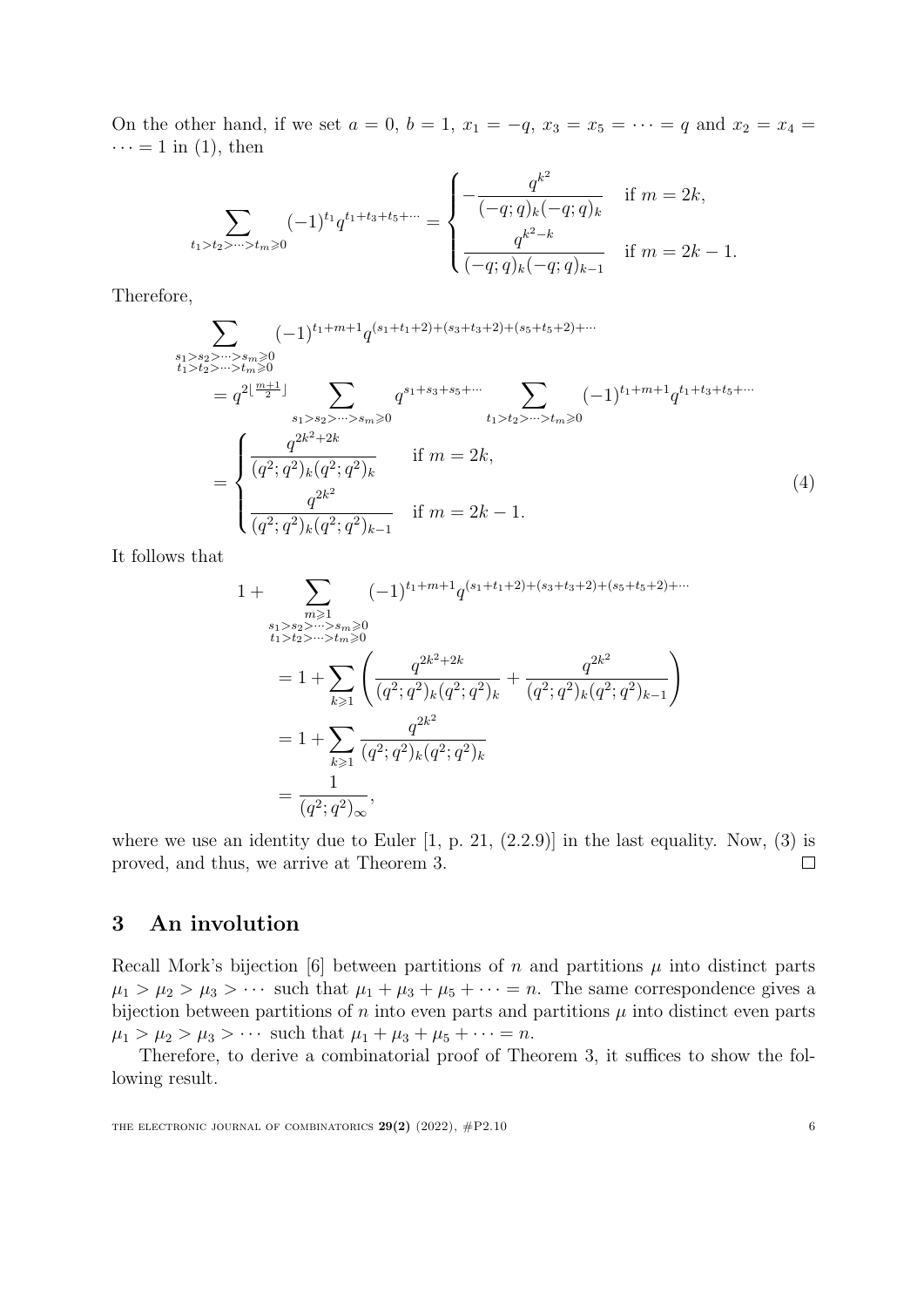<span id="page-6-0"></span>**Theorem 6.** Let  $\gamma(m,n)$  denote the weighted count of partitions  $\lambda$  with weight  $w(\lambda)$  $(-1)^{\ell(\lambda)+D(\lambda)}$  such that the Durfee square has length  $D(\lambda) = m$  and  $(\Gamma_1(\lambda)+1) + (\Gamma_3(\lambda)+1)$  $1) + (\Gamma_5(\lambda) + 1) + \cdots = n$ . Let  $d(m, n)$  denote the number of partitions  $\mu$  into m distinct even parts  $\mu_1 > \mu_2 > \cdots > \mu_m$  such that  $\mu_1 + \mu_3 + \mu_5 + \cdots = n$ . Then for any positive integers m and n,  $\gamma(m, n) = d(m, n)$ .

Notice that by  $(4)$ , we have, for any positive integer m,

$$
\sum_{n\geqslant 0} \gamma(m,n)q^n = \begin{cases} \frac{q^{2k^2+2k}}{(q^2;q^2)_k (q^2;q^2)_k} & \text{if } m=2k, \\ \frac{q^{2k^2}}{(q^2;q^2)_k (q^2;q^2)_{k-1}} & \text{if } m=2k-1. \end{cases}
$$

On the other hand, in [\(1\)](#page-2-2), we may set  $a = 1$ ,  $b = 1$ ,  $x_1 = x_3 = \cdots = q$  and  $x_2 = x_4 =$  $\cdots = 1$  to obtain

$$
\sum_{j_1 > j_2 \dots > j_m \ge 1} q^{j_1 + j_3 + j_5 + \dots} = \begin{cases} \frac{q^{k^2 + k}}{(q; q)_k (q; q)_k} & \text{if } m = 2k, \\ \frac{q^{k^2}}{(q; q)_k (q; q)_{k-1}} & \text{if } m = 2k - 1. \end{cases} \tag{5}
$$

Replacing q by  $q^2$  in the above yields

<span id="page-6-1"></span>
$$
\sum_{n\geqslant 0} d(m,n)q^n = \begin{cases} \frac{q^{2k^2+2k}}{(q^2;q^2)_k(q^2;q^2)_k} & \text{if } m=2k, \\ \frac{q^{2k^2}}{(q^2;q^2)_k(q^2;q^2)_{k-1}} & \text{if } m=2k-1. \end{cases}
$$

Thus,  $\gamma(m, n) = d(m, n)$ .

Below, we also give a combinatorial proof of this relation. Then, combining with Mork's bijection, we arrive at a combinatorial proof of Theorem [3.](#page-1-2)

Our starting point is an involution on the set  $\mathscr P$  of partitions. We construct a map  $\phi : \mathscr{P} \to \mathscr{P}$  as follows.

- Given any partition  $\lambda$  with Durfee square of length m, we decompose it as in Figure [4.](#page-7-0) Here, the block below the Durfee square gives a partition  $\pi$  and the block to the right of the Durfee square gives a partition  $\overline{\mu}$  whose conjugate is  $\mu$ .
- Let x be the smallest part in  $\pi$  that appears an odd number of times. Let y be the smallest part in  $\mu$ . If x or y does not exist, we assume that it has size  $\infty$ .
- If  $x \leq y$ , then we delete the part x from  $\pi$  and add a part of size x to  $\mu$  (and thus one column is added to  $\overline{\mu}$ ). If  $x > y$ , we delete the part y from  $\mu$  (and thus one column is deleted from  $\overline{\mu}$ ) and add a part of size y to  $\pi$ . We call the new partition  $\phi(\lambda)$ .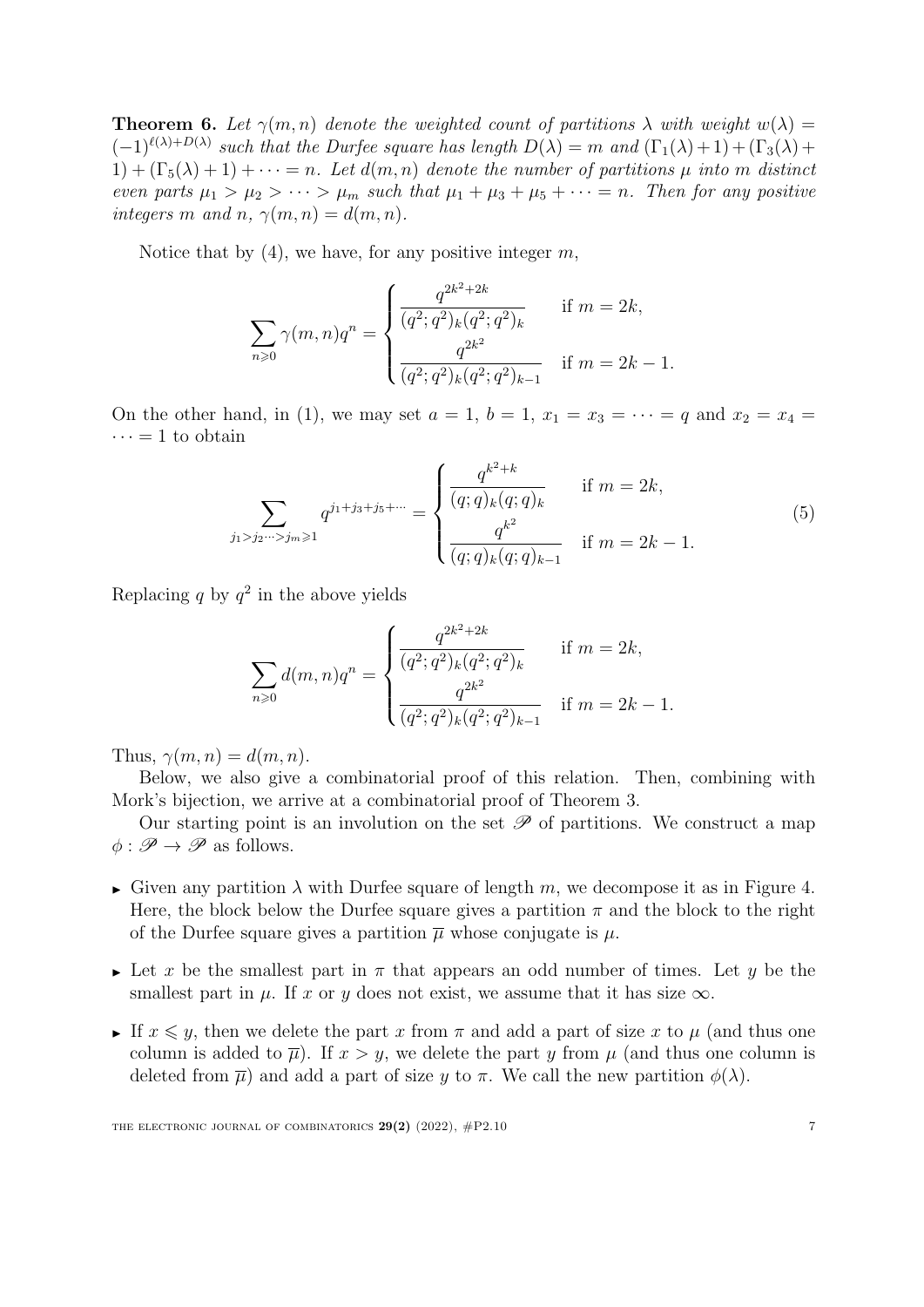<span id="page-7-0"></span>

Figure 4: Decomposition of  $\lambda$  with Durfee square of length m.

<span id="page-7-1"></span>**Lemma 7.** The map  $\phi$  is an involution on  $\mathscr{P}$ , that is,  $\phi(\phi(\lambda)) = \lambda$  for any  $\lambda \in \mathscr{P}$ . Also,  $\phi$  preserves the size of the Durfee square and each diagonal hook length.

*Proof.* First, it is obvious from the construction of  $\phi$  that it preserves the size of the Durfee square and each diagonal hook length.

For any partition  $\lambda$ , we decompose it as in Figure [4](#page-7-0) and get  $\pi$  and  $\overline{\mu}$  (and thus  $\mu$ ). For the image  $\phi(\lambda)$ , we decompose in the same way and obtain  $\pi^*$  and  $\overline{\mu^*}$  (and thus  $\mu^*$ ). Also,  $x(\pi)$  (resp.  $x(\pi^*)$ ) denotes the smallest part in  $\pi$  (resp.  $\pi^*$ ) that appears an odd number of times and  $y(\mu)$  (resp.  $y(\mu^*)$ ) denotes the smallest part in  $\mu$  (resp.  $\mu^*$ ).

If both  $x(\pi)$  and  $y(\mu)$  are  $\infty$ , then  $\pi^* = \pi$  and  $\mu^* = \mu$ , and thus,  $\phi(\lambda) = \lambda$ . Below we assume that the smaller one of  $x(\pi)$  and  $y(\mu)$  is not  $\infty$ .

If  $x(\pi) \leq y(\mu)$ , then  $\pi^*$  is obtained by deleting  $x(\pi)$  from  $\pi$ . Thus,  $x(\pi)$  appears an even number (including zero) of times in  $\pi^*$  and thus  $x(\pi^*) > x(\pi)$ . Also,  $x(\pi)$  is added to  $\mu$  to get  $\mu^*$ . Since  $x(\pi) \leq y(\mu)$ , we have  $y(\mu^*) = x(\pi)$ . Hence,  $x(\pi^*) > y(\mu^*)$ . By the arguments in the next paragraph, we have  $\phi(\phi(\lambda)) = \lambda$ .

If  $x(\pi) > y(\mu)$ , then  $\mu^*$  is obtained by deleting  $y(\mu)$  from  $\mu$ . Thus,  $y(\mu^*) \geq y(\mu)$ . Also,  $\pi^*$  is obtained by adding  $y(\mu)$  to  $\pi$ . Since  $x(\pi) > y(\mu)$ , we know that  $y(\mu)$  appears an even number (including zero) of times in  $\pi$ . Thus,  $y(\mu)$  appears an odd number of times in  $\pi^*$ , and therefore,  $x(\pi^*) = y(\mu)$ . Hence,  $x(\pi^*) \leq y(\mu^*)$ . By the arguments in the previous paragraph, we also have  $\phi(\phi(\lambda)) = \lambda$ .  $\mathbb{R}$ 

<span id="page-7-2"></span>**Lemma 8.** The only partitions that stay invariant under  $\phi$  are those with  $\mu$  the empty partition and  $\pi$  a partition with even multiplicities.

Furthermore, for partitions  $\lambda$  not staying invariant under  $\phi$  (that is,  $\phi(\lambda) \neq \lambda$ ), we have  $w(\phi(\lambda)) = -w(\lambda)$  where  $w(\lambda)$  is as in Theorem [6.](#page-6-0)

Proof. The first part has already been shown in the proof of Lemma [7.](#page-7-1) For the second part, we also notice from Lemma [7](#page-7-1) that  $D(\phi(\lambda)) = D(\lambda)$ . Furthermore, if  $\lambda$  does not stay invariant under  $\phi$ , then the block below the Durfee square of  $\phi(\lambda)$  is obtained by adding one part to or deleting one part from the block below the Durfee square of  $\lambda$ . Therefore,  $\ell(\phi(\lambda))$  differs by  $\pm 1$  to  $\ell(\lambda)$ . We conclude that

$$
w(\phi(\lambda)) = (-1)^{D(\phi(\lambda)) + \ell(\phi(\lambda))} = (-1)^{D(\lambda) + \ell(\lambda) \pm 1} = -w(\lambda).
$$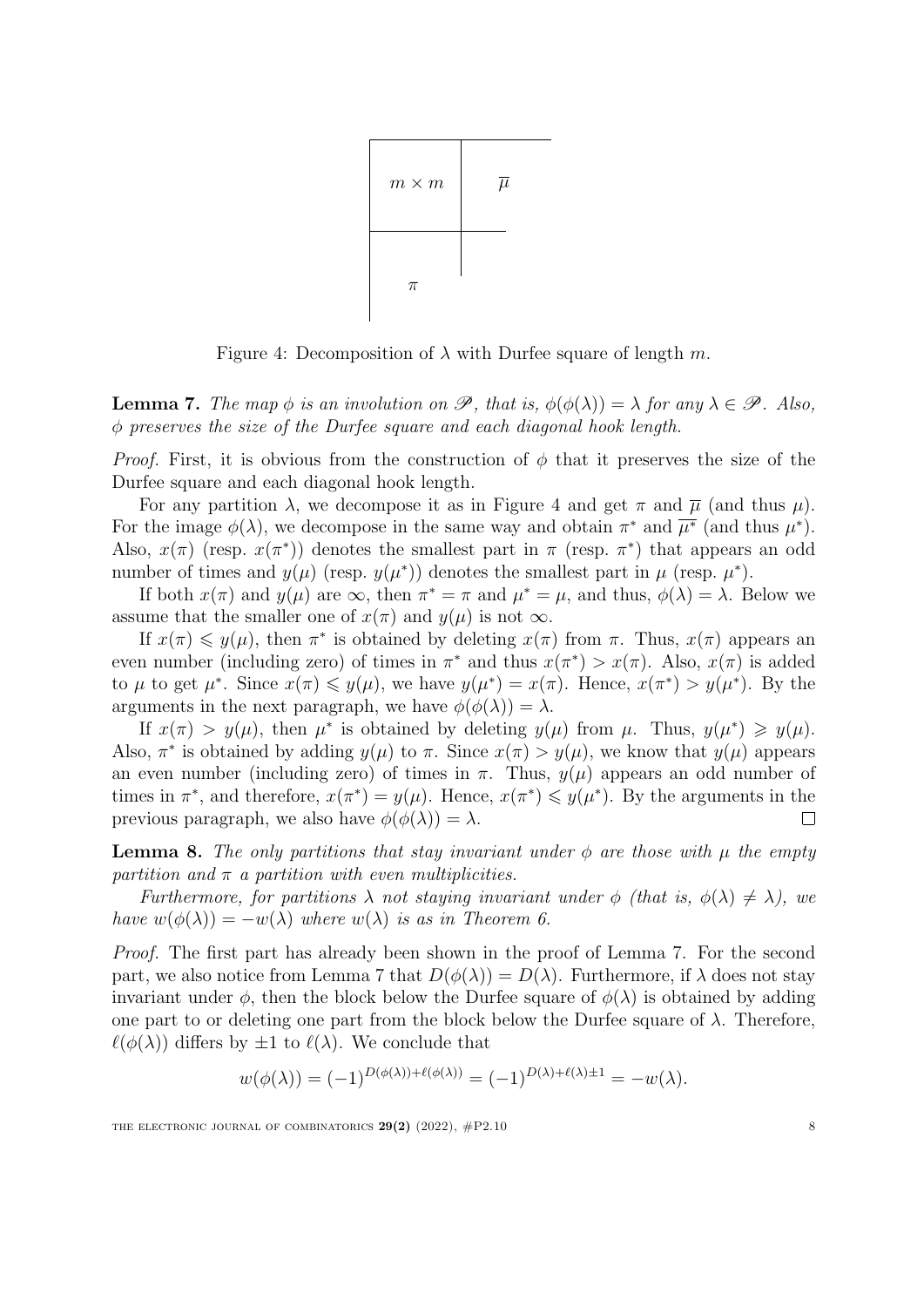This gives the second part of the lemma.

Now, we are ready to show Theorem [6.](#page-6-0)

Combinatorial proof of Theorem [6.](#page-6-0) For convenience, we denote by  $\mathscr{P}_m$  the subset of  $\mathscr{P}$ including partitions with Durfee square of length  $m$ . By Lemmas [7](#page-7-1) and [8,](#page-7-2)

$$
\sum_{\lambda \in \mathscr{P}_m} w(\lambda) q^{(\Gamma_1(\lambda)+1) + (\Gamma_3(\lambda)+1) + \cdots} = \sum_{\substack{\lambda \in \mathscr{P}_m \\ \lambda \text{ invariant under } \phi}} w(\lambda) q^{(\Gamma_1(\lambda)+1) + (\Gamma_3(\lambda)+1) + \cdots}.
$$

Therefore, by Lemma [8,](#page-7-2) we are left with partitions  $\lambda$  in  $\mathscr{P}_m$  such that in its decomposition,  $\mu$  is the empty partition and  $\pi$  is a partition with even multiplicities. Notice that each column of  $\pi$  contains an even number of nodes. That is, if  $\bar{\pi}$  is the conjugate of  $\pi$ , then all  $\overline{\pi}_i$  are nonnegative even numbers for  $1 \leq i \leq m$ . Thus,  $\Gamma_i(\lambda)+1 = \overline{\pi}_i+2(m+1-i)$ . So we arrive at a partition into m distinct even parts.

Conversely, if we are given a partition  $\nu$  into m distinct even parts, we subtract  $2(m + 1 - i)$  from each part  $\nu_i$  for  $1 \leq i \leq m$ . Then we append the conjugate of the resulting partition below an  $m \times m$  box. The partitions that are invariant under  $\phi$  are uniquely determined.

We therefore conclude that  $\gamma(m, n) = d(m, n)$ .



Figure 5: Partitions  $\lambda$  and  $\lambda^*$  in Example [9](#page-8-0) under  $\phi$ .

<span id="page-8-1"></span><span id="page-8-0"></span>Example 9. Let  $\lambda = 8 + 8 + 8 + 8 + 7 + 5 + 4 + 4 + 2 + 1 + 1$  and  $\lambda^* = 9 + 9 + 8 + 8 + 1$  $7+5+4+4+1+1$ . Then  $\lambda^* = \phi(\lambda)$  and  $\lambda = \phi(\lambda^*)$ . See Figure [5.](#page-8-1)

<span id="page-8-2"></span>**Example 10.** The partition  $\lambda = 3 + 3 + 3 + 2 + 2 + 2 + 2 + 1 + 1$  with Durfee square of length 3 stays invariant under  $\phi$ . Its diagonal hook lengths are given in Figure [6.](#page-9-1) Also, it corresponds to the partition  $12 + 8 + 2$  into three distinct even parts.

 $\Box$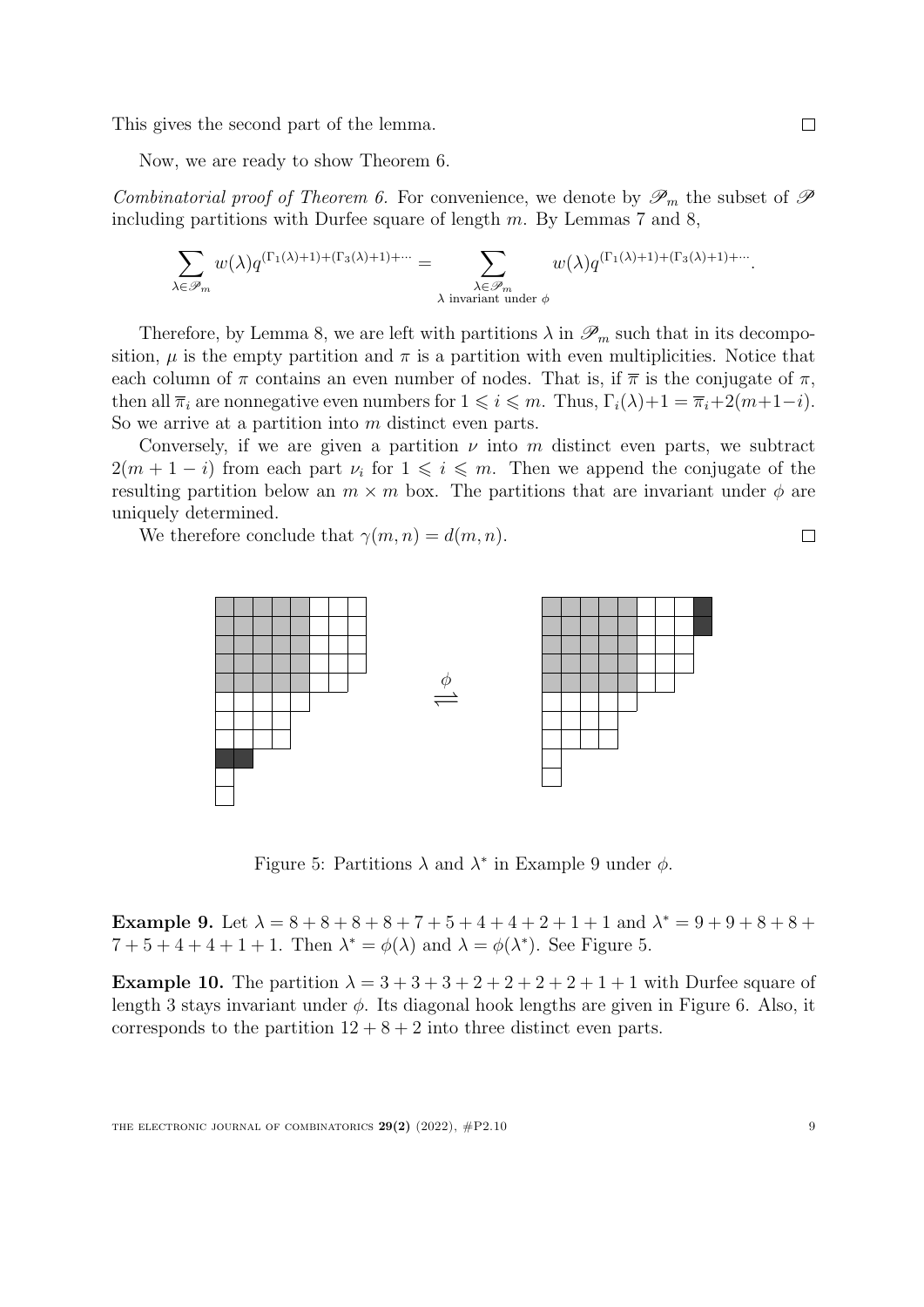

Figure 6: Partition  $\lambda$  in Example [10](#page-8-2) that stays invariant under  $\phi$ .

# <span id="page-9-1"></span><span id="page-9-0"></span>4 A variant of Mork's bijection and cranks of partitions

In [\[5\]](#page-13-2), Hopkins, Sellers and Yee considered partitions with bounded cranks: for any nonnegative integer  $j$ ,

<span id="page-9-2"></span>
$$
\sum_{\substack{\lambda \in \mathcal{P} \ \text{crank}(\lambda) \leq -j}} q^{|\lambda|} = \sum_{n \geq 0} \frac{q^{(n+1)(n+j)}}{(q;q)_n (q;q)_{n+j}}.
$$
\n
$$
(6)
$$

Here the *crank* of a partition  $\lambda$  is defined by Andrews and Garvan [\[2\]](#page-12-2):

$$
crank(\lambda) := \begin{cases} \ell(\lambda) & \text{if } \omega(\lambda) = 0, \\ \mu(\lambda) - \omega(\lambda) & \text{if } \omega(\lambda) > 0, \end{cases}
$$

where  $\omega(\lambda)$  denotes the number of ones in  $\lambda$ , and  $\mu(\lambda)$  denotes the number of parts in  $\lambda$  that are larger than  $\omega(\lambda)$ . The existence of the crank statistic was first predicted by Dyson [\[4\]](#page-13-3) to give a unified combinatorial interpretation of Ramanujan's congruences for the partition function.

Comparing [\(6\)](#page-9-2) for  $j = 0$  and 1 with [\(5\)](#page-6-1), it is natural to expect connections between Schmidt-type distinct partitions and partitions with nonpositive and negative cranks.

To start our investigation of such connections, let us review Mork's bijection given in [\[6\]](#page-13-1).

<span id="page-9-3"></span>**Theorem 11** (Mork). For any positive integer  $k$ , there exists a bijection between partitions  $\mu$  into 2k or 2k − 1 distinct parts such that  $\mu_1 + \mu_3 + \mu_5 + \cdots = n$  and partitions of n with Durfee square of length k.

Let  $\mu$  be as in Theorem [11.](#page-9-3) If  $\mu$  has  $2k-1$  parts, we append an empty part  $\mu_{2k} = 0$ . Now, Mork's bijection  $\psi$  can be illustrated by Figure [7.](#page-10-0) Here, the value below (resp. to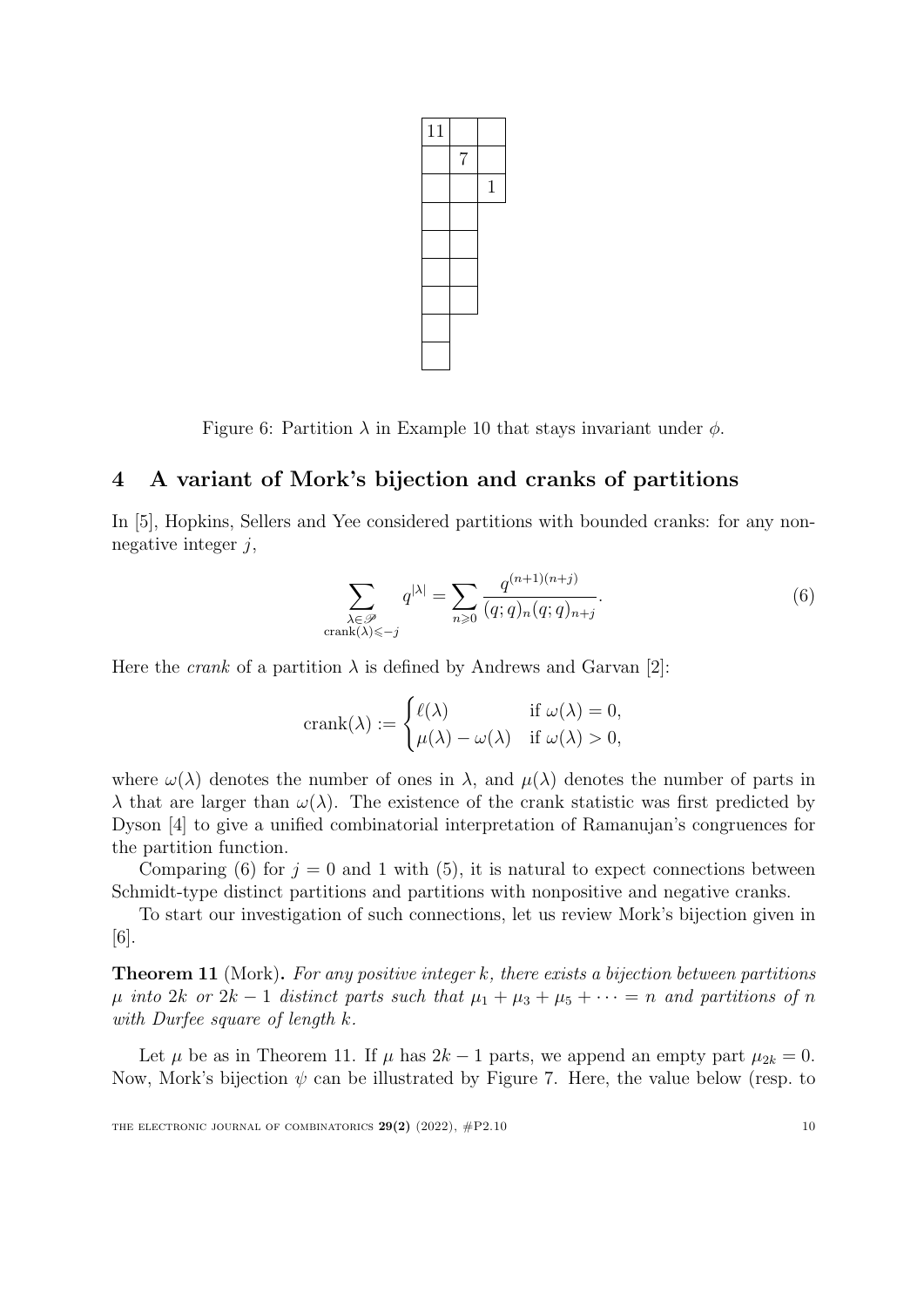

<span id="page-10-0"></span>Figure 7: Mork's bijection  $\psi(\mu)$ .

the right of) the i-th diagonal node denotes the number of nodes in the Ferrers diagram of  $\psi(\mu)$  that are below (resp. to the right of) the *i*-th diagonal node.

Next, we introduce the  $j$ -Durfee rectangle of a partition for  $j$  a nonnegative integer.

**Definition 12** (*j*-Durfee rectangle). The *j*-Durfee rectangle of a partition  $\lambda$  is the largest rectangle of size  $d \times (d + j)$  that fits inside the Ferrers diagram of  $\lambda$ . We denote by  $D_i(\lambda) = d$  the length of the j-Durfee rectangle. In particular, the 0-Durfee rectangle is the same as the Durfee square.

Now, we define a variant of Mork's bijection, denoted by  $\psi^*$ , as follows. Let  $\mu \in \mathscr{D}$  be a partition into m distinct parts.

- If  $m = 2k$ , then  $\psi^*(\mu)$  is illustrated by Figure [8.](#page-11-0)
- If  $m = 1$ , then  $\psi^*(\mu)$  is  $1 + 1 + \cdots + 1$  with 1 appearing  $\mu_1$  times.
- ► If  $m = 2k 1$  with  $k \ge 2$ , then  $\psi^*(\mu)$  is illustrated by Figure [9.](#page-12-3)

Evidently, for any  $\mu \in \mathscr{D}$ ,  $\psi^*(\mu)$  is a partition.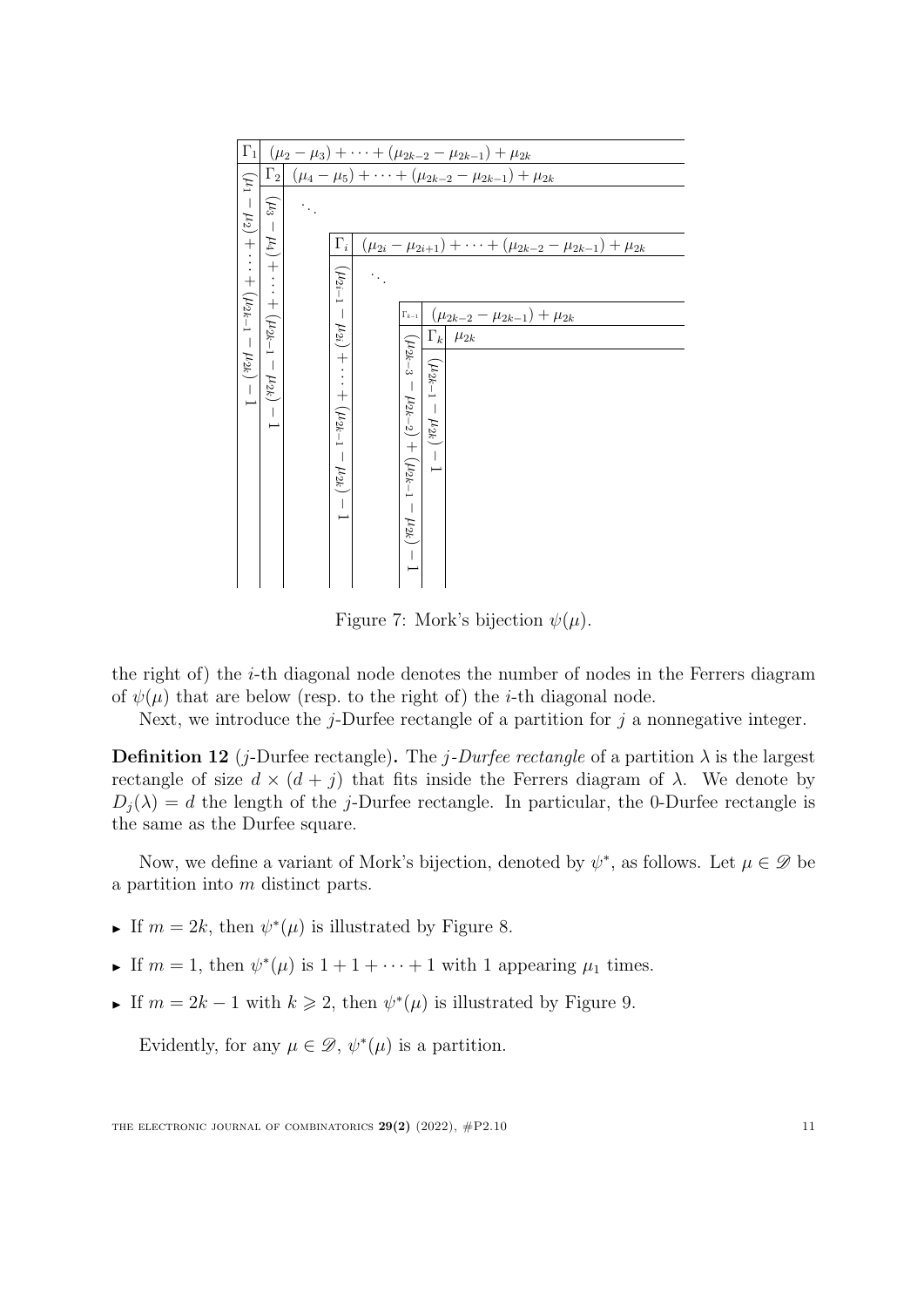

<span id="page-11-0"></span>Figure 8: The map  $\psi^*(\mu)$  with  $\mu \in \mathscr{D}$  and  $\ell(\mu) = 2k$ .

<span id="page-11-1"></span>**Theorem 13.** Let  $k$  be any positive integer.

The map  $\psi^*$  gives a bijection between partitions  $\mu$  into 2k distinct parts such that  $\mu_1 + \mu_3 + \mu_5 + \cdots = n$  and partitions  $\lambda$  of n with  $D(\lambda) = k$  and crank nonpositive.

Also, the map  $\psi^*$  gives a bijection between partitions  $\mu$  into  $2k-1$  distinct parts such that  $\mu_1 + \mu_3 + \mu_5 + \cdots = n$  and partitions  $\lambda$  of n with  $D_1(\lambda) = k - 1$  and crank negative.

For its proof, we require the following result due to Hopkins, Sellers and Yee [\[5\]](#page-13-2).

<span id="page-11-2"></span>**Lemma 14.** Let j be a nonnegative integer. Then for any nonempty partition  $\lambda$ , crank( $\lambda$ )  $-j$  if and only if  $\omega(\lambda) - D_i(\lambda) \geq j$  where  $\omega(\lambda)$  is the number of ones in  $\lambda$  and  $D_i(\lambda)$  is the length of the j-Durfee rectangle of  $\lambda$ .

*Proof of Theorem [13.](#page-11-1)* Let  $\mu \in \mathcal{D}$ . If  $\ell(\mu) = 2k$ , we have  $\omega(\psi^*(\mu)) = k + (\mu_1 - \mu_2) - 1 \geq$ k, and  $D(\psi^*(\mu)) = k$ . Thus,  $\omega(\psi^*(\mu)) - D(\psi^*(\mu)) \geq 0$ , and by Lemma [14,](#page-11-2) we have crank $(\psi^*(\mu)) \leq 0$ . Conversely, given any partition  $\lambda$  with  $D(\lambda) = k$  and crank $(\lambda) \leq 0$ , we can compute each  $\mu_1, \mu_2, \ldots, \mu_{2k}$  through the construction of  $\psi^*$ .

If  $\ell(\mu) = 2k - 1$ , we have  $\omega(\psi^*(\mu)) = \mu_1 \geq 1$  if  $k = 1$  and  $\omega(\psi^*(\mu)) = k + (\mu_1 - \mu_2) - 1 \geq 1$ k if  $k \geq 2$ , and  $D_1(\psi^*(\mu)) = k - 1$  (since  $\mu_{2k-2} - \mu_{2k-1} \geq 1$  in the case  $k \geq 2$ ). Thus,  $\omega(\psi^*(\mu)) - D(\psi^*(\mu)) \geq 1$ , and by Lemma [14,](#page-11-2) we have crank $(\psi^*(\mu)) \leq -1$ . Conversely, given any partition  $\lambda$  with  $D_1(\lambda) = k - 1$  and crank $(\lambda) \leq -1$ , we can recover each  $\mu_1, \mu_2$ , ...,  $\mu_{2k-1}$  through the construction of  $\psi^*$ .  $\Box$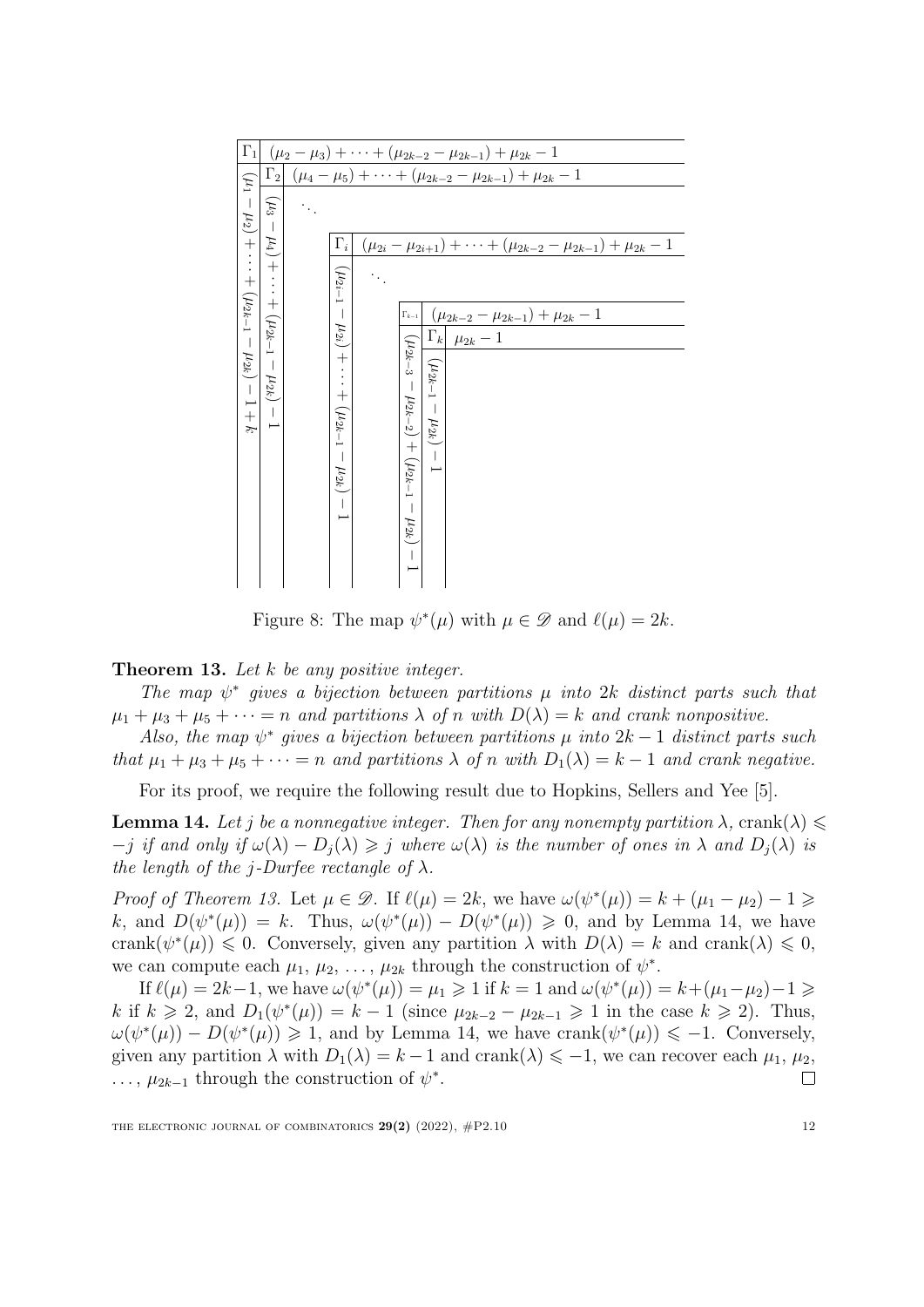| $\Gamma_1$                             |                                                             |  |                                                                                           |  |                                                 |               | $(\mu_2 - \mu_3) + \cdots + (\mu_{2k-2} - \mu_{2k-1})$         |
|----------------------------------------|-------------------------------------------------------------|--|-------------------------------------------------------------------------------------------|--|-------------------------------------------------|---------------|----------------------------------------------------------------|
| $(\mu_1$                               | $\Gamma_2$                                                  |  |                                                                                           |  |                                                 |               | $(\mu_4 - \mu_5) + \cdots + (\mu_{2k-2} - \mu_{2k-1})$         |
|                                        | $(\mu_3$                                                    |  |                                                                                           |  |                                                 |               |                                                                |
|                                        | $\mu_4)$                                                    |  | $\Gamma_i$                                                                                |  |                                                 |               | $(\mu_{2i} - \mu_{2i+1}) + \cdots + (\mu_{2k-2} - \mu_{2k-1})$ |
| $-\mu_2$ ) + $\cdots$ + ( $\mu_{2k-3}$ | $+ \cdot \cdot + (\mu_{2k-3}$                               |  | $(\mu_{2i-1})$<br>$\mathcal{L}_{\mathcal{A}}$                                             |  |                                                 |               |                                                                |
|                                        |                                                             |  |                                                                                           |  | $\Gamma_{k-1}$                                  |               | $(\mu_{2k-2} - \mu_{2k-1})$                                    |
| $ \mu_{2k-2}$ ) + $(\mu_{2k-1}-1)-1+k$ | $(1/2k-2)$<br>$+$ $(\mu_{2k-1}$<br>$\overline{\phantom{a}}$ |  | $\mu_{2i})$<br>$^{+}$<br>$\cdots + (\mu_{2k-3})$<br>$\mu_{2k-2}$<br>$+$<br>$(\mu_{2k-1})$ |  | $(\mu_{2k-3})$<br>$(\mu_{2k-2}) + (\mu_{2k-1})$ | $(\mu_{2k-1}$ |                                                                |

<span id="page-12-3"></span>Figure 9: The map  $\psi^*(\mu)$  with  $\mu \in \mathscr{D}$  and  $\ell(\mu) = 2k - 1$   $(k \geq 2)$ .

## Acknowledgements

This work is motivated by George Andrews' online talks at C.A.N.T. 2021 and the Specialty Seminar in Partition Theory and  $q$ -Series of Michigan Tech. We would like to express our gratitude to him as well as the organizers. We would also like to thank the anonymous referee for his/her detailed comments, which were extremely helpful in improving the exposition of our paper.

# References

- <span id="page-12-1"></span>[1] G. E. Andrews, The theory of partitions, Reprint of the 1976 original. Cambridge Mathematical Library. Cambridge University Press, Cambridge, 1998.
- <span id="page-12-2"></span>[2] G. E. Andrews and F. G. Garvan, Dyson's crank of a partition, Bull. Amer. Math. Soc. (N.S.) **18** (1988), no. 2, 167–171.
- <span id="page-12-0"></span>[3] G. E. Andrews and P. Paule, MacMahon's partition analysis XIII: Schmidt type partitions and modular forms, J. Number Theory 234 (2022), 95–119.